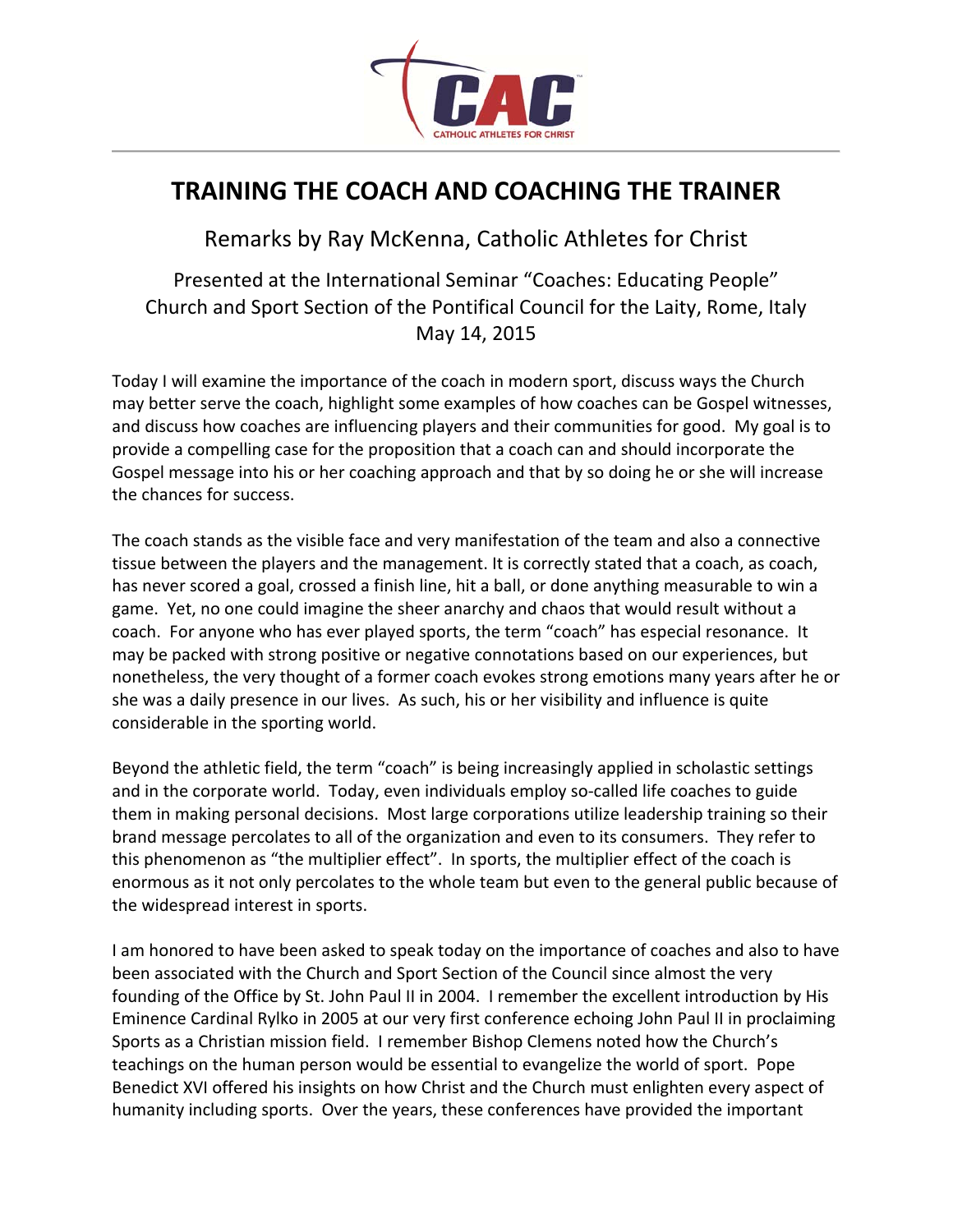testimony of noted theologians, philosophers, and scholars on the role of the mission of the Church in sports. Further, athletes, coaches, and other sports participants have provided real and genuine insights from the field of play.

We hope and pray today's gathering will bring us further down the road of integrating the essential teachings of the Church into the world of sports. Towards this end, we should turn to one of our greatest weapons against evil – the virtue of humility – and re-examine how we may improve our evangelization efforts in the world of sports. As such, I humbly suggest we have much to learn from the secular world about its methodology for influencing sports. Nike understands athletes as persons and therefore has crafted an appealing and accepted message that captures the sporting world's imagination.

Nike founder Phil Knight refers to anyone with a body as an athlete. An interesting, provocative, and enlightening description we should take to heart. It is not a coincidence that St. John Paul II developed a rich and beautiful theology of the body and also founded the Vatican office of Church and Sport. He had a passion for enlightening the world of sports with the divine plan for harmonizing body, mind and soul as athletes for Christ. Since Nike's foundational principle also starts with the body, it is not terribly surprising Nike adopts, if not expropriates, Christian principles and values to promote its products. For example, its well-known "Just Do It" slogan is but another way of paraphrasing St. Francis of Assisi's advice to "preach the Gospel at all times, when necessary use words." In 2007, Nike launched a "Witness" marketing campaign featured NBA superstar LeBron James. The specific phrase used was "We are all witnesses". Indeed we are but perhaps to even a greater presence than LeBron. Especially ironic, one of the most well-known and successful Nike slogans and campaign is simply called "Cross-Training". It does not take a lot of imagination to see the Christocentric aspect and appeal of this term in sports. In the course of this presentation, I will interject thoughts and suggestions of ways we should reclaim these Christological references and allusions for sport ministry and evangelization.

Catholic Athletes for Christ is a Catholic sports ministry, which serves professional sporting teams in the United States by providing the sacraments of the Church through a cadre of engaged and charismatic priest chaplains. Without this ministry, most coaches and players would not have the ability to attend Sunday Mass because of the all-consuming nature of professional sports. As a practical matter, it is the coach who decides whether to have a chaplain at all and then who to select for that role. So clearly there is a symbiotic relationship; we can only serve the team to the extent we are permitted by the coach to serve.

Our ministry experience suggests there is no substitute for the presence of the priest chaplains (or even our lay evangelists) with the team. This harkens back again to St Francis's pithy saying about preaching through actions in addition to the explicit preaching of the Gospel. The chaplain's ministry hopefully evolves beyond providing just the sacraments to being a visible sign of Christ and the Church for all aspects of the team's work. For example, CAC Board Member and Green Bay Packers Chaplain Father Jim Baraniak is a continuing presence in the locker room, on the practice field, and during the game in Green Bay. Father Jim's brilliant white Norbertine habit is a very visible presence of Christ on the sidelines during the game and his garb reminds some of the Holy Father himself! Father Jim has become a close and trusted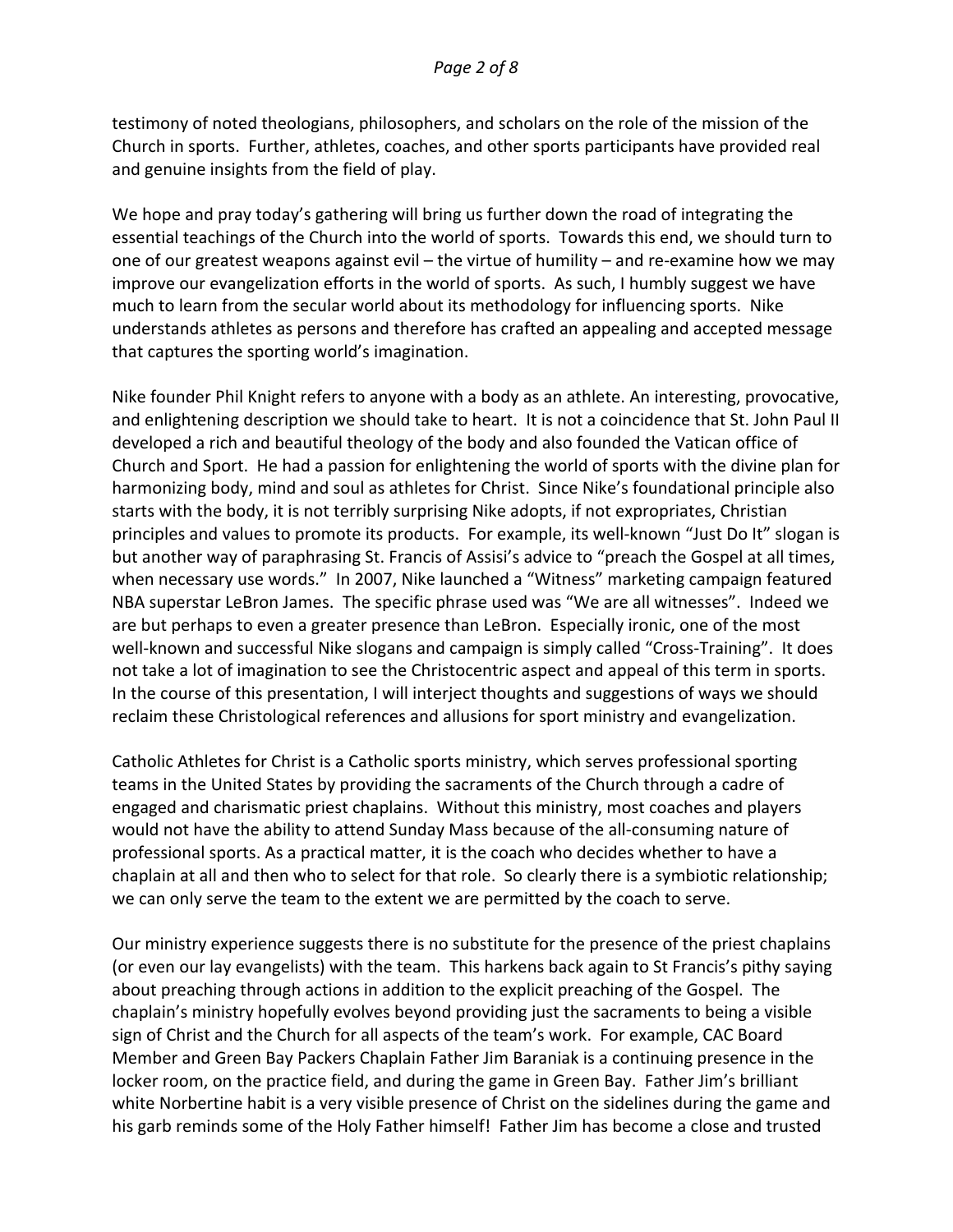advisor to every Green Bay Packers head coach he has served in almost 20 years of sports ministry. As such, he and the other priest chaplains serve an invaluable role in assisting the coach perform his duties and carry out his responsibilities.

CAC Board Members and friends, Coach Jack Del Rio of the NFL's Oakland Raiders and his wife Linda, have not only made selection of their priest chaplain a priority but have taken numerous other explicit steps to ensure their team will be infused with a strong foundation of faith. They have done this by selecting assistant coaches of great character and virtue, encouraging these coaches to transmit a strong faith-based message to the team and engaging in numerous charitable giving events including with the Knights of Columbus and other faith based charities. As such, the Del Rios serve as a shining example for other Catholic coaches to consider in fully utilizing the bully pulpit they have been blessed to occupy. Further they are personally courageous witnesses for Christ speaking explicitly about their Catholic faith and also implementing it to address many of the problems such as use of illegal drugs and domestic spousal abuse that have plagued the NFL in the recent years.

As the Del Rios understand, a coach has an almost unequaled platform for good because of the visibility of a professional team. Coach Bill Lazor of the Miami Dolphins shared with me a story to relate to all of you today which I believe emphasizes this point. Many years ago as a young coach with a strong desire to evangelize he asked his parish priest whether he could serve Christ better by leaving the coaching profession to become a youth minister. The priest counseled him to remain in coaching with the sage advice that youth ministers all over the world would love to have the opportunity afforded him as coach to speak to a group of youngsters who are eager to hear his every word. The coach at all levels has the almost undivided attention and respect of young men and women. Hardly any other profession or walk of life can claim such an opportunity to witness to young impressionable minds. Here again we can recall the Nike "Witness" marketing campaign and see the immediate parallel: LeBron James and the coach of a team have captured an "audience through sports". In the context of my presentation and our conference, we certainly hope the coach's witness goes beyond selling athletic shoes and apparel.

Legendary collegiate basketball coach John Wooden, who won 10 national championships in the United States during the 1960s and 1970s with UCLA, saw this platform as an opportunity to mentor his players and preferred being thought of as a teacher more than as coach. Wooden's own "mentors" were St. Teresa of Calcutta and Abraham Lincoln. He read every book about them he could find and tried to apply their lessons for life to his team and all the young men who he coached over his 29-year coaching career. Even though he was widely acclaimed as one of the most successful coaches of all time, Wooden embraced Mother Teresa's adage, "that we cannot do great things but only small things for God." From both St. Teresa and Abraham Lincoln, Wooden learned, and then taught, humility and most especially placing concern for others ahead of your own personal well-being.

At the age of 72, Jack McKeon led Major League Baseball's Florida Marlins to a World Series championship in 2003. Jack is a daily communicant and CAC member who shared with me that he always viewed success more in terms of the personal and spiritual development of his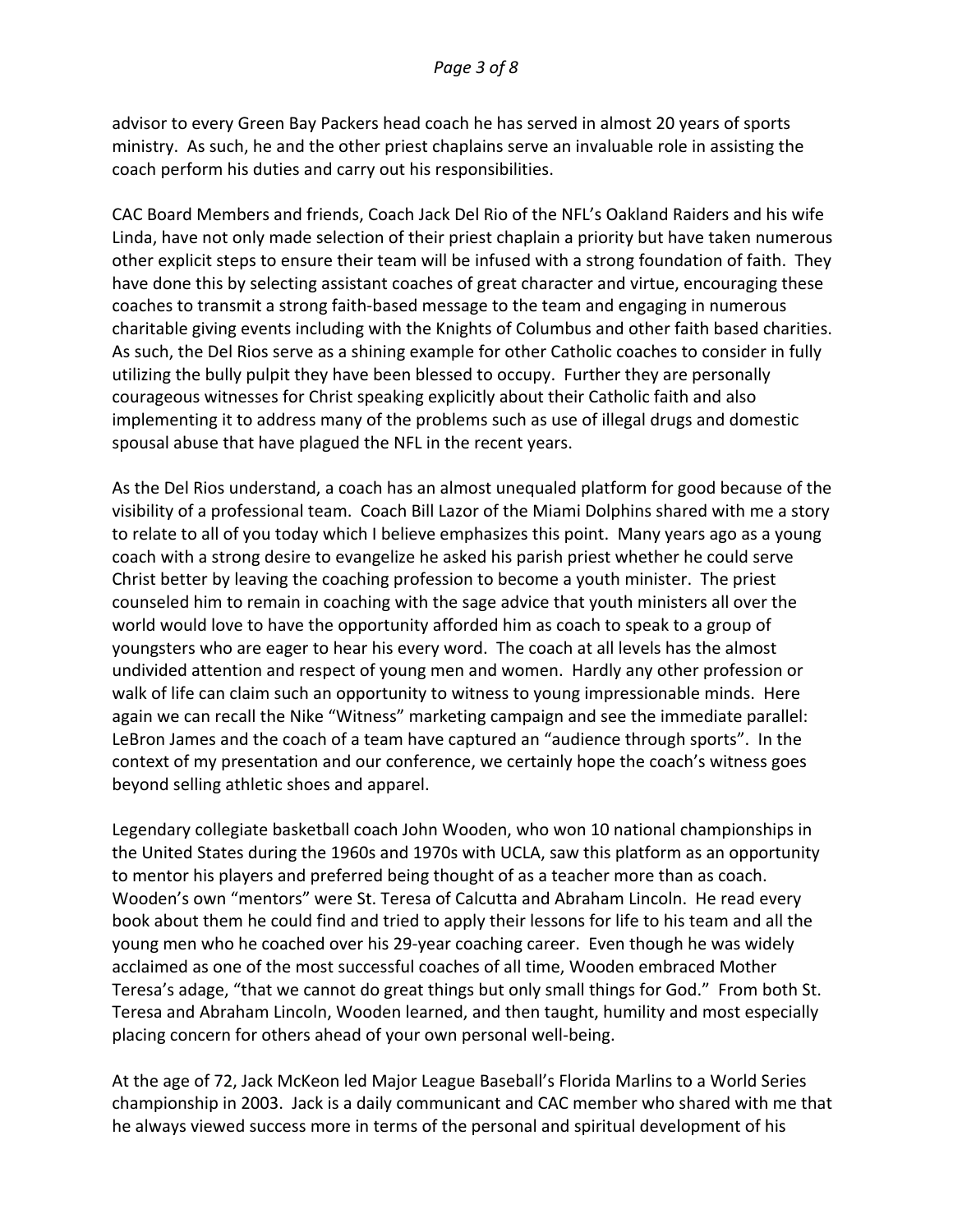players than by his record for wins and losses. He publicly speaks about his intense devotion to St. Therese of Lisieux. McKeon tells that when he has a tough decision to make it is "The Little Flower" whom he asks for guidance.

The mentors chosen by Wooden and McKeon provide a helpful model to us as we try to serve the coaching community to assist them to serve their teams and the world of sport. The aforementioned Coach Lazor surprised a group of our priest chaplains and me one day by sharing with us that he was reading the works of St. John of the Cross and trying to apply them to his football life. (He did not offer any specifics, but we assumed his team may have been dealing with adversity.)

The important lesson for us then is philosophers, politicians, theologians, teachers, pontiffs, and, of course, saints can and should be mentors for sports even though many of these "role models" never stepped on a playing field. St. Sebastian, the patron saint for sport, did not play or coach as far as we know but he was no doubt an athlete for Christ. As an early martyr for the faith, he was literally a witness for Christ. Again, when the platform of coach is used to witness to faith, eternal truths, and virtues, the world of sports is edified and uplifted.

The influence of the coach can be something that stays with an athlete his whole life. Darrell Miller, another CAC Board Member and former professional baseball player, speaks with love and admiration of his collegiate coach whose lessons of life impacted him his whole life. Darrell speaks movingly of how his coach preached a message of reaching out to others and always reflecting upon the fact that our actions, behaviors, and character traits will influence at least one person and probably more each day. This message took root with Darrell to such an extent that he now heads Major League Baseball's Urban Youth Academy. The mission of the academy is to reinvigorate baseball in the most impoverished sections of inner city America. Each and every day, Darrell positively influences future professional players because his coach influenced him so greatly over three decades ago.

One of the most successful American football coaches of all time – Amos Alonzo Stagg – burned with a desire to be a preacher. Unfortunately he had a severe stammering problem and lacked the most important gift of a preacher – the ability to preach. Again in the tradition of St. Francis, Stagg decided he would "preach" on the athletic field! His character, integrity, and virtue were so widely acclaimed that one day when the officials (referees) did not show up for the game, the opposing team asked Stagg to officiate the game. Stories of his love for his players was innumerable and when asked once if a certain one of his stellar teams was his best of all time, he replied, "Ask me again in 20 years or 30 years when we see what type of men they have become." Stagg was named coach of the year at 81 years of age and coached athletes until his 96th birthday.

In examining this very important topic of educating coaches and their influence in sports, we must inevitably grapple with the issue of success. We have seen stories of extremely successful coaches who did not equate their value with wins and losses. Yet, at the professional level, and perhaps at the amateur, Olympic, and scholastic levels also, there is tremendous pressure to win. As a practical matter, very few coaches can retain their jobs and platforms if they do not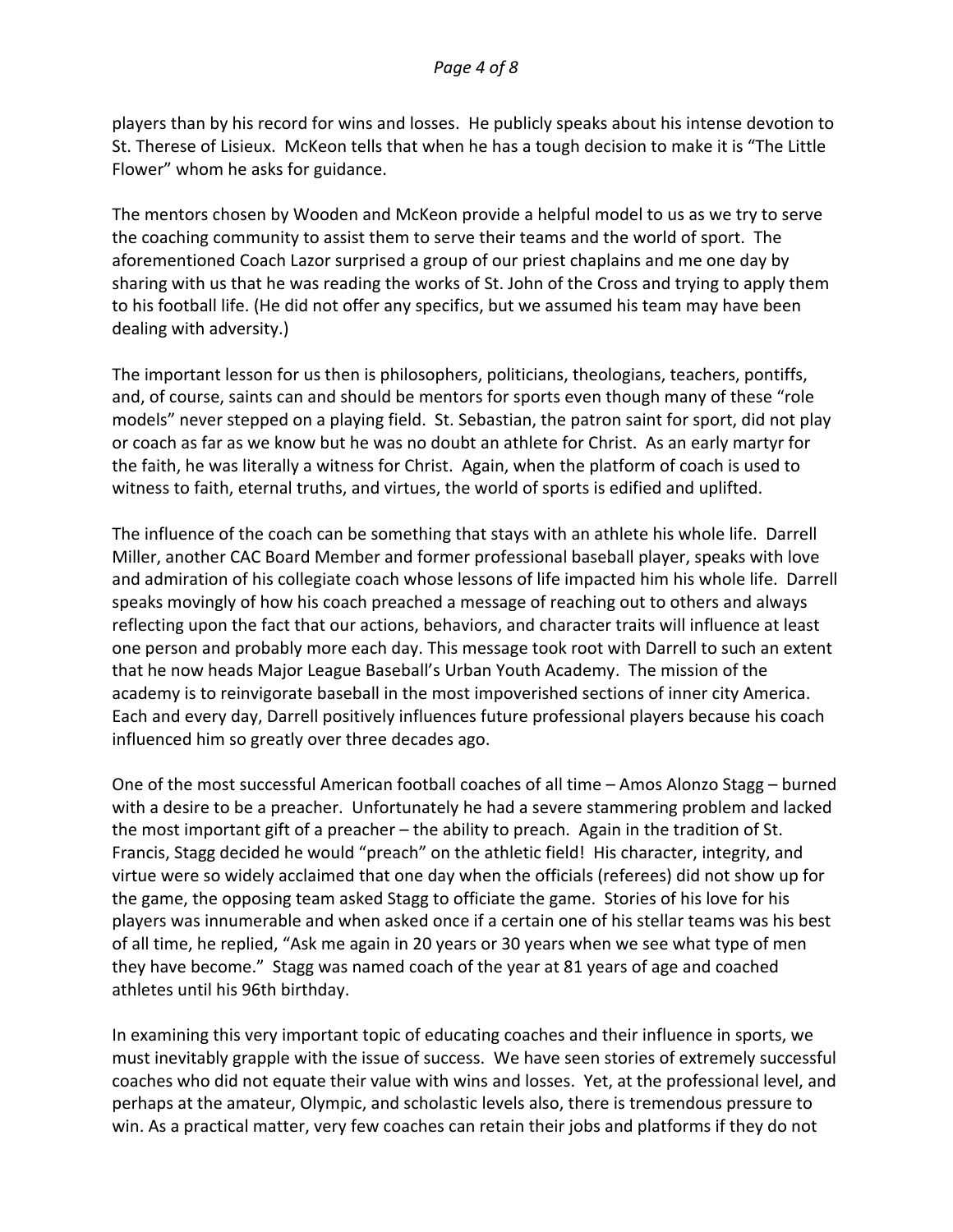consistently produce victories on the field. While it is uplifting and refreshing to hear stories of great coaches who were not primarily motivated by winning, they provide little actual solace to a coach whose family's support and well-being depends on his performance on the field.

Certainly, we can offer hope to coaches who face this real dilemma by showing the example of the many historically successful coaches who were sustained by a deep and abiding faith in Christ and a commitment to personal virtue and prayer. Still, the distorting influence of money, entertainment, and power in sports can tempt us to believe these examples of the past are not relevant for today. Father Jim Baraniak offers an interesting and, I believe relevant, story of a personal exchange he recently had with current Green Bay Packers head coach Mike McCarthy. By any measure, McCarthy is quite successful having captured his sports highest prize, the Super Bowl, and almost always bringing his team to post-season competition.

Father Jim noted to McCarthy that all the players on Packers would "run though a brick wall for him." Coach McCarthy absorbed the comment for a moment and instead of dismissing it in a show of false humility, he agreed they would. He then added, "but that is only because I would run through a brick wall for them first!" In other words, Coach McCarthy is saying he loved his players first and therefore they love him.

This brief yet powerful exchange offers us an insight and a road map to addressing the vexing problem of having to win to retain your position. Precisely because the coach loves his players they not only reciprocate, but play harder to win. While most players would play hard to win even if they detested their coach, loving the coach elicits maximum effort and desire on the field. Therefore, if a coach demonstrates his love for team on a daily basis by his actions, his witness may be considered a competitive benefit although the term greatly understates the power of playing your best for another.

So what you may ask does this mean? I humbly suggest this means everything from a Christian perspective. We know from both Sacred Scripture and experience "God is Love" (1 John 4:8). While it may sound odd and contrived to believe love is an important component for sport – more precisely for winning at sport, it is our bedrock foundation of faith that we must propose as the solution to all problems including those of sports.

Undoubtedly, secular commentators will be tempted to scoff at the suggestion that love (charity) should be the operational principle for sport. However, such skepticism is an opportunity for dialogue. Let us look at the story of another Green Bay Packers head coach – the legendary Vince Lombardi – who is considered to be one of the greatest coaches of all time. Lombardi was a good man and like all of us he had flaws. His coaching style was dictatorial, gruff and demanding, and, on occasion, he was captured uttering profanities on the sideline. No doubt, love is not the first thing most people would think about when they remember Lombardi and his legacy. In fact, the first thing most people think of is a quote attributed to Lombardi on winning: "Winning is not the only thing, winning is everything" (emphasis added). While there is considerable evidence the quote did not originate with Lombardi, it has become accepted in popular lore as his and sadly it has been used by others as a rationalization for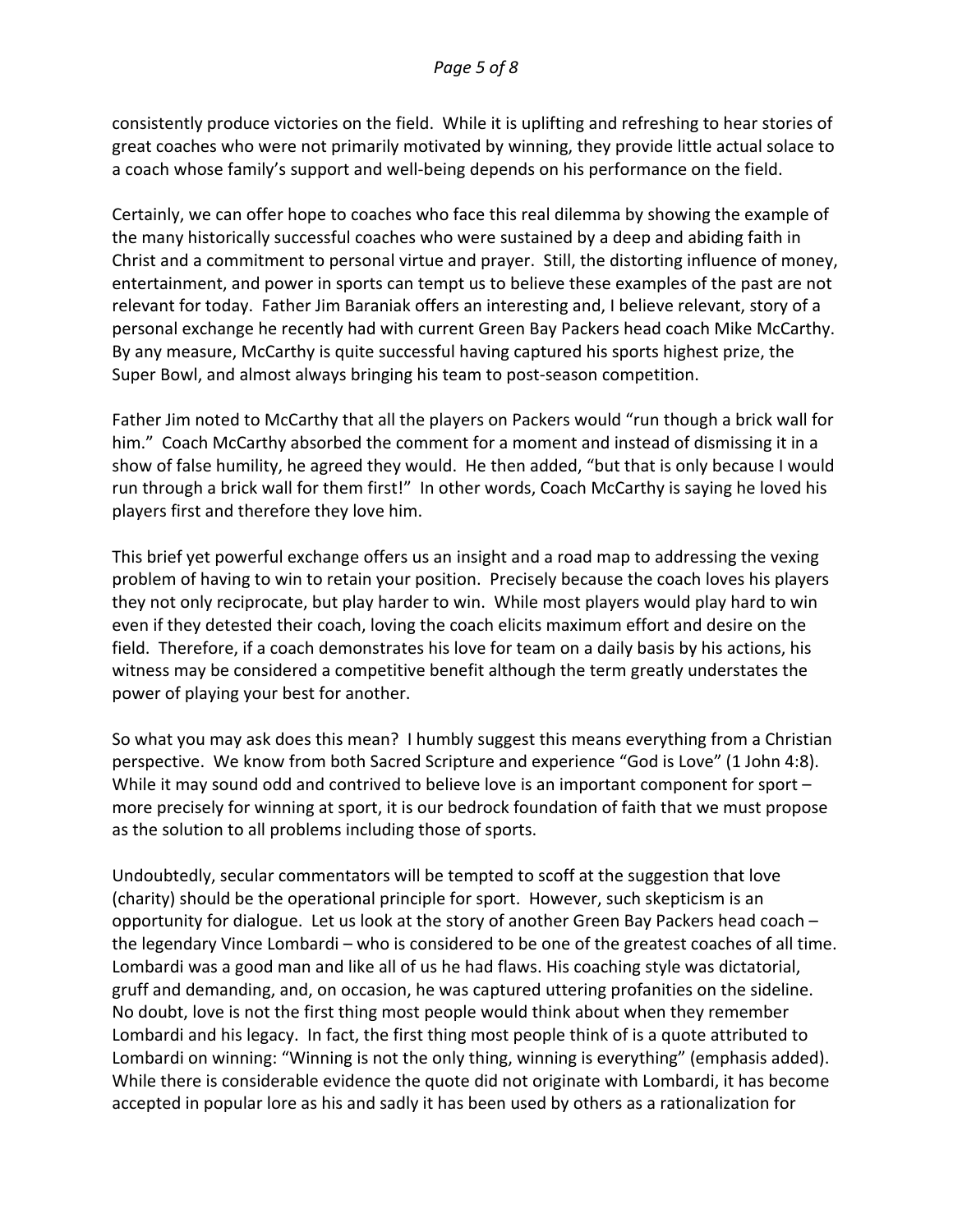breaking the rules, using illegal drugs and doping, and all other types of immoral and illegal acts all in the name of winning.

Vince Lombardi detested any efforts to break the rules in the name of winning and tried to clarify that his "famous" quote on winning was simply meant to say putting forth maximum effort to win is the only thing, not the result of winning. The personal and spiritual side of this coaching legend is unfortunately not well-known. He was a devout practicing Catholic all his life. He served as an altar boy and seriously considered entering the seminary before dedicating his life to coaching. Even while head coach, he always attended daily mass and served as the Eucharistic minister at his local parish. When then Packers Chaplain Norbertine Father Dennis Burke was asked by an indignant parishioner how he could allow the profane sideline tyrant of the Packers to distributing the most Holy Eucharist, Father Burke famously replied with a twinkle in his eye, "Can you imagine how much worse his sideline rants would be if he wasn't going to daily Mass?"

Author David Maraniss provides an excellent description of Lombardi's inherent Catholicism:

*"The current of sports and spirituality within him converge at a deeper point than mere rhetoric. The fundamental principles that he used in coaching – repetition, discipline, clarity, faith, subsuming individual ego to a larger good – were merely an extension of the religious ethic he learned from the Jesuits. In that sense, he made no distinction between the practice of the religion and the sport of football."* 

Lombardi was not a proselytizer and he did not invoke God or Sacred Scripture in his locker room talks and may never have told his players he loved them. However, in his own way, Lombardi was preaching the Gospel at all times. It is quite striking and moving to listen to the regard Lombardi's former players have for the man who was their coach. Almost all speak with deep reverence and sincere love for him. No doubt, as with current Packers coach Mike McCarthy, they loved him because he loved them first.

Volunteer high school football coach Joe Erhmann has been described as the most important coach in the United States. Although a former professional football player, he is an ordained minister and explicitly preaches the gospel of love to his team. His mission statement speaks of helping boys become men of integrity and empathy to change the world for good. He tells his players on a daily basis that he loves them and that they are required to love one another. Ehrmann describes his coaching style as "transformative" as contrasted with the vast majority of "transactional" coaches. He explicitly states and demonstrates he is more concerned with developing men of character who grow to make the world a better place than with wins and losses. His football team has been quite successful on the field also in terms of wins and losses.

In addition to teaching and preaching love, Erhmann also has introduced an expansive view of community that provides a good model for other coaches and teams. It involves an intentional recognition that the teams' actions have a large ripple effect for both good and evil in the community. We have a similar recognition with the Del Rios in Oakland and their selfless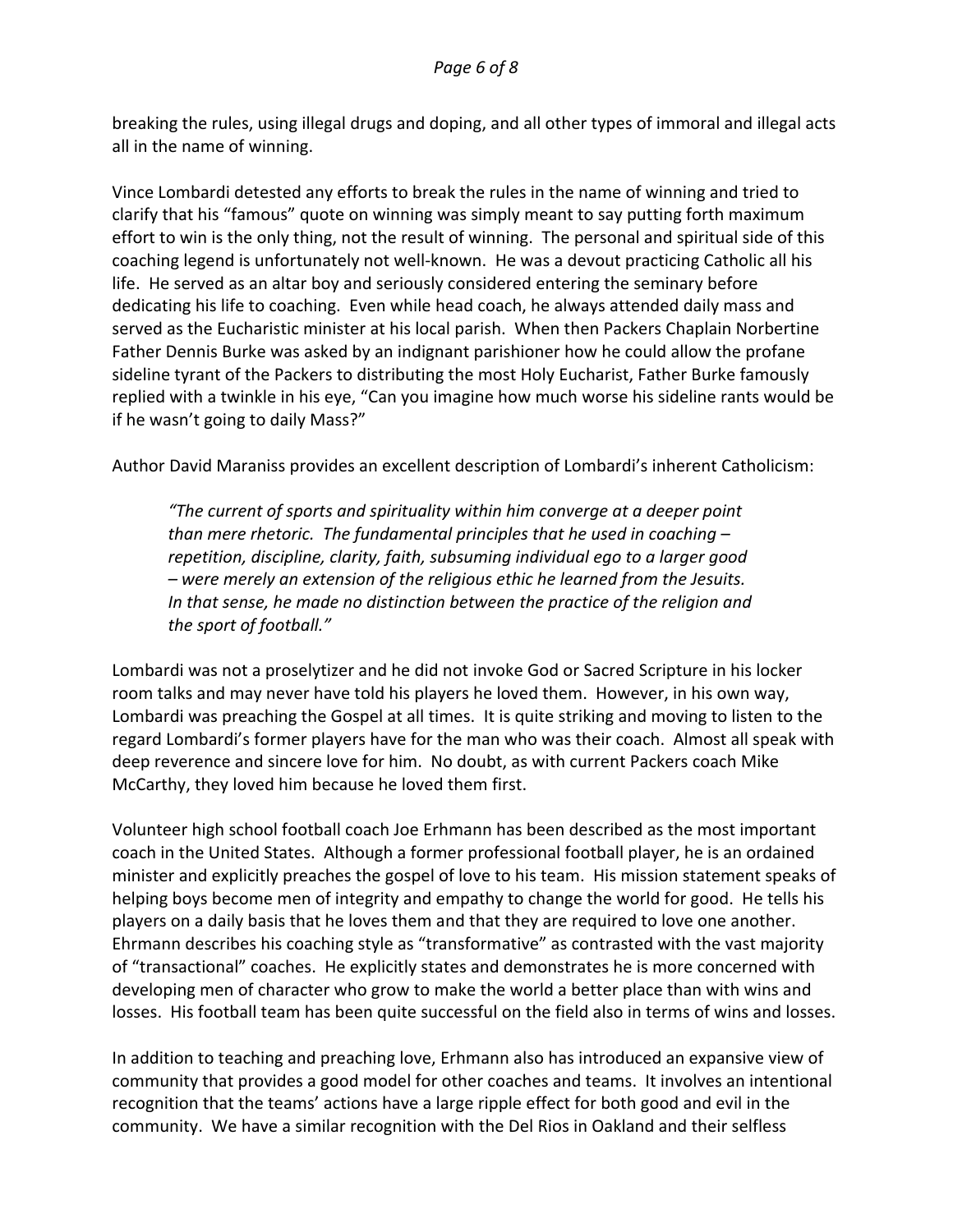commitment to share their blessings with the less fortunate and to speak unequivocally against social wrongs and bad player behavior. In fact, this empathetic focus fully allows Christian charity to play an intentional role in sports.

CAC, in partnership with the Knights of Columbus, Special Olympics, the NFL, and many coaches and players through the United States have begun working to create a broader understanding and welcoming environment for athletes with both physical and intellectual disabilities to be included in the world of sport. It is through this truly Catholic principle of inclusion rather than exclusion that light of Christ will serve as a beacon for sports.

A sports story from the Special Olympics recounted by Coach Erhmann in his book Inside Out Coaching demonstrates how success in sports can be defined in new and uplifting ways. Nine athletes with mental disabilities lined up for a 100-meter race as their "huggers" waited at the finish line encouraging them onward. One of racers fell during the race and started to cry. The other eight racers stopped running and went back to comfort to their fallen colleague. A girl with Down Syndrome hugged the fallen racer and asked if he was feeling better. All nine competitors held hands and skipped together to the finish line as the crowd cheered loudly. Certainly the definition of "winning" was expanded and refined on the track that day.

Pope Francis has preached often on the Christian obligation to adopt an expansive view of community and of family and he has told us that the family is the "privileged place for the transmission of the faith." In a very real sense our parents are our first "coaches". If our families are properly modeled on the Holy Family of Nazareth, they will provide us with a means for salvation. To a great degree even at the professional level in sports, there is much to be gained by reintroducing a familial view of the coach and the players.

Coaches often say their teams and player are like family to them. The 1979 Pittsburgh Pirates won the World Championship of baseball buoyed by the rallying theme "We are Family," that captured the hearts and the imagination of a city. A little later today we will see the movie "When the Game Stands Tall" and learn the story of legendary De La Salle High School football coach Bob Ladouceur and his team's incomparable 151-game winning streak. The compelling story of his record winning streak and championships pales in comparison to his insistence players place love for teammates above individual records and accomplishments. As coach Lad states in the film, "Family isn't just blood relatives." Indeed, we should see all of our teams as family, as Holy Families guided by the love of the Holy Trinity – the first family of love.

Please pay special attention as you view the film to the scene when Coach Ladouceur takes the whole team to a veteran's hospital. Much like the story from the Special Olympics race, it captures the essence of community and family better than words can describe. A struggling team filled with big egos and selfish goals and desires becomes transformed as they awaken to the realization that the real heroes in life are those who freely give of themselves to help others. This visit allowed the team to come together in love on the field because they began to grasp the essence of love in the hospital that day.